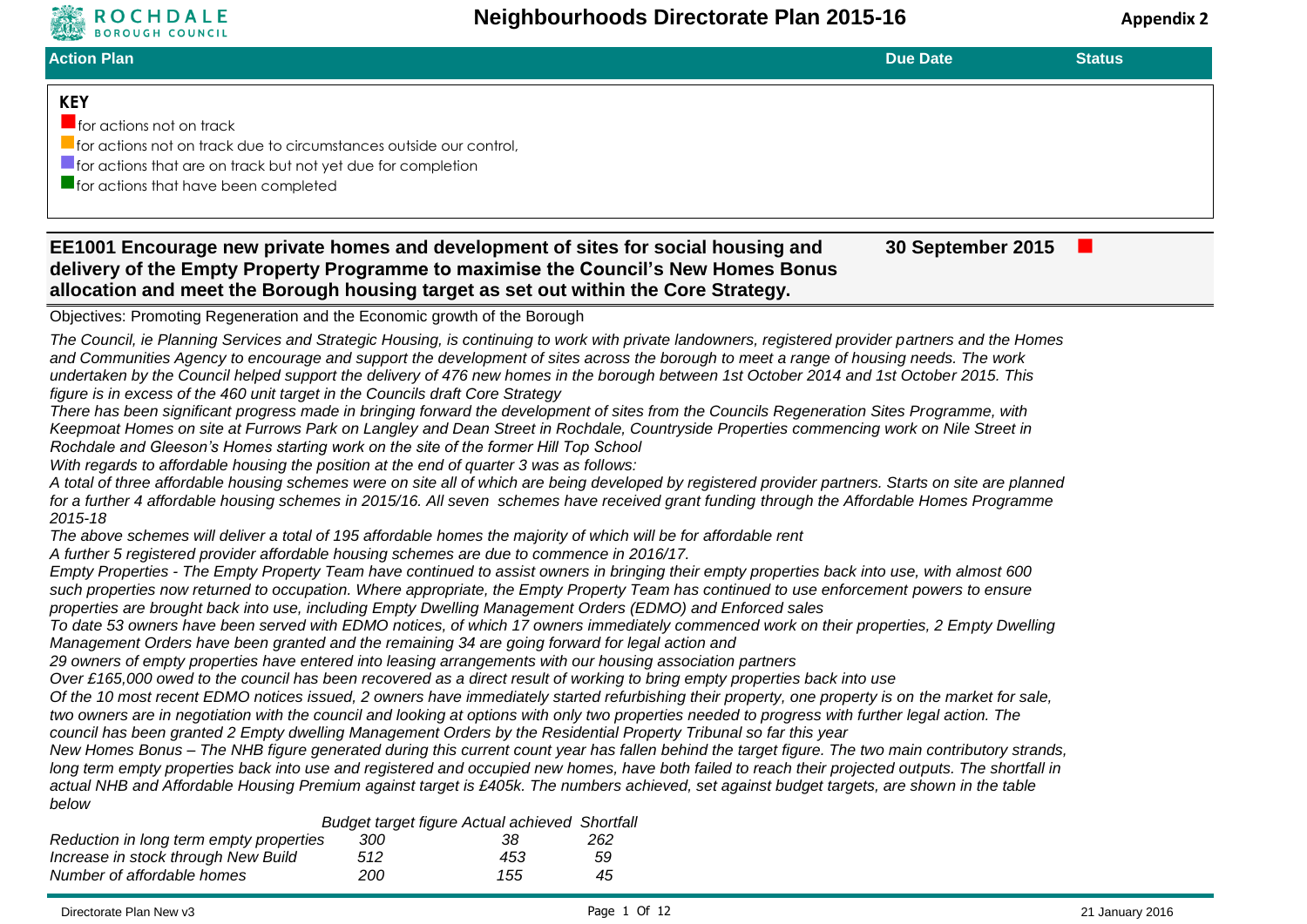

**Action Plan Due Date Status** *The financial impact of these outputs is shown in the table below New Homes Bonus Forecast Budget target Actual Output Variation Total stock (incl new build) £669,000 £619,746 -£49,254 Empty properties £391,000 £50,780 -£340,220 Affordable Housing Premium £70,000 £54,250 -£15,750 Total £1,130,000 £724,776 -£405,224 The two main contributory factors have been developers have not completed as many properties as was originally envisaged by the count date and that there are significantly more properties being offered for sale with vacant possession than in previous years, the majority of which have not sold within the first six months of becoming empty. A comprehensive action plan has been generated to address the issues that became apparent as the New Homes Bonus count year came to a close in October and it is expected that the planned actions, along with the facilities being made available for the owners of empty properties, will*  have a significant impact on the number of properties that are empty at the time of the next count (October 2016). The action plan also contains *actions to assess developer confidence and seeks to maximise new build activities.*

## **EE1002 Formulate 5-10 year Residential Growth Strategy for the borough which links into the 31 July 2015 Greater Manchester Place Initiative**

Objectives: Promoting Regeneration and the Economic growth of the Borough

*The Council is working with private landowners, partners and the Homes and Communities Agency to bring forward a number of sites to meet a variety of accommodation needs across the Borough, including the promotion of Council land for development and the reassessment of stalled sites to ensure scheme viability. This has resulted in over 450 new homes built in the period between 31st October 2014 and 31st October 2015. Officers are having regular meetings with major developers to review progress on sites and identify further opportunities. Work has recently commenced on Nile Street and the former Hilltop School site in Rochdale. Following Committee approval and completion of a legal agreement, it is hoped to grant planning permission for over 300 units on the former British Vita site in East Middleton in early 2016. Planning permission was granted for around 100 units on the Lakeland Court site, Langley with works due to commence in early 2016. Work is also progressing to bring forward further Council land for residential development.*

*The Council is awaiting the Planning Inspector's view into the soundness of the Core Strategy, in particular whether uplift in the requirement to build a minimum of 460 new homes per annum will adequately meet housing needs. A further response is expected during January 2016. AGMA is currently preparing a new planning document setting out the scale of housing growth and land which will be required to meet that growth until 2035 – the Greater Manchester Spatial Framework. AGMA recently undertook an eight week consultation on a 'Growth Options' document and a 'call for development sites~ which concluded on 11 January 2016. Officers will be working with AGMA to review responses including those submissions of sites within the Borough where additional development could reasonably be accommodated, on both Council and privately owned sites. This work will inform a pipeline of sites to meet housing needs in the short, medium and longer term. It is also proposed to review these sites to identify sites where delivery may be accelerated through the planning system or with financial support such as the GM Housing Investment Fund.*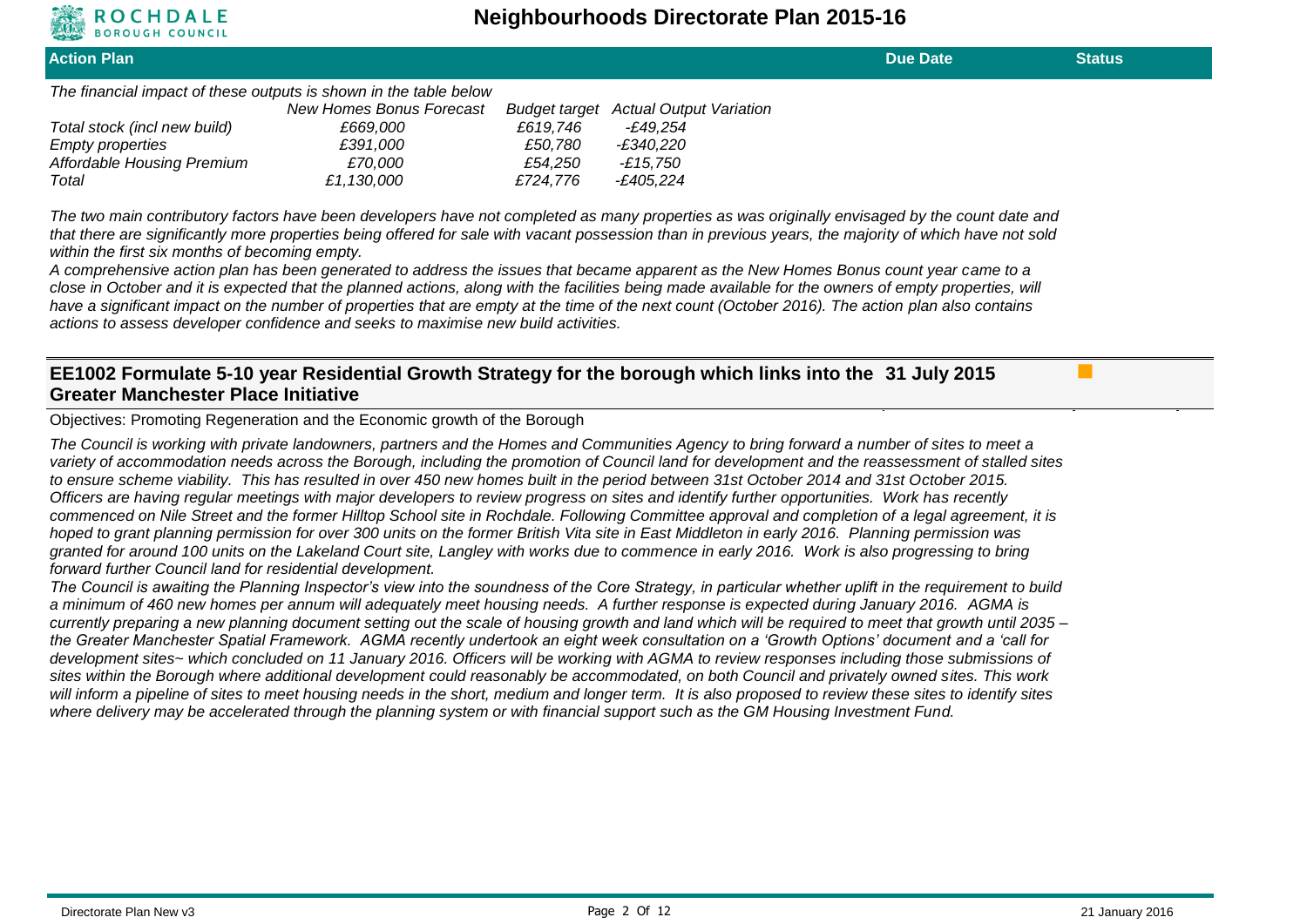

## **Neighbourhoods Directorate Plan 2015-16**

| <b>Action Plan</b>                                                                                                                                                                                                                                                                                                                                                                                                                                                                                                               | <b>Due Date</b> | <b>Status</b> |  |  |
|----------------------------------------------------------------------------------------------------------------------------------------------------------------------------------------------------------------------------------------------------------------------------------------------------------------------------------------------------------------------------------------------------------------------------------------------------------------------------------------------------------------------------------|-----------------|---------------|--|--|
| <b>CS1018 Coroner Expenditure</b>                                                                                                                                                                                                                                                                                                                                                                                                                                                                                                | 31 August 2015  |               |  |  |
| Objectives: CUSTOMERS, COMMUNITIES AND COMMUNICATIONS SERVICE: Coroners and Registrars                                                                                                                                                                                                                                                                                                                                                                                                                                           |                 |               |  |  |
| A tendering process for Toxicology across Greater Manchester has not been completed and has been delayed waiting for resources from STaR<br>procurement. This work has now been authorized to proceed by STaR and will commence shortly. A draft SLA has been agreed with the Pennine<br>Acute Trust to improve the service delivery to the Coroner to assist with the efficiency of the back office processes. This will lead to quarterly review<br>meetings to ensure that the efficiency issues identified will be achieved. |                 |               |  |  |
| EE2006 Deliver quarterly Township report process to encourage and support further member 31 August 2015<br>involvement on the delivery of Environmental Management delivery activities, focused on<br>individual township priorities and objectives                                                                                                                                                                                                                                                                              |                 |               |  |  |
| <b>Objectives: Deliver high quality Universal Services</b>                                                                                                                                                                                                                                                                                                                                                                                                                                                                       |                 |               |  |  |
| This process has been deferred to 16/17 due to delayed implementation of corporate framework following peer review. New Objective to produce<br>bespoke EM performance report to be included in the Directorate Plan for 2016/17.                                                                                                                                                                                                                                                                                                |                 |               |  |  |
| EE1003 Support Neighbourhood Regeneration on the Langley Estate through delivery of new 31 December 2015<br>housing schemes at Furrows Park, Langley Central Core and Bowness Road.                                                                                                                                                                                                                                                                                                                                              |                 |               |  |  |
| Objectives: Promoting Regeneration and the Economic growth of the Borough                                                                                                                                                                                                                                                                                                                                                                                                                                                        |                 |               |  |  |
| All three schemes are private schemes and are outside control of the Council<br>Furrows Park: Keepmoat Homes are continuing to make significant progress with the construction of new homes for sale on the Furrows<br>Park/Martindale Crescent site in Middleton. The position as at the end of November 2015 on the Furrows Park development was as follows                                                                                                                                                                    |                 |               |  |  |

- *Of the 108 properties to be developed on the site 48 were completed*
- *31 properties were under construction*
- *47 properties had been sold*

*Latrigg Crescent: The position on the Lovells Development as at the end of November 2015 was as follows:*

- *7 Reservations*
- *8 Exchanges*
- *3 Completions*

*Lovells are currently forecasting 32 completions in 2016, this however is dependent on the level of sales*

*Langley Central Core Site – Planning approval for the Riverside Groups Older Persons Extra Care Housing Scheme was granted on 17th December 2015. . Mulberry Homes who are developing the scheme on behalf of Riverside are intending to commence on site in February 2016. The contract period for the development is 18 months.*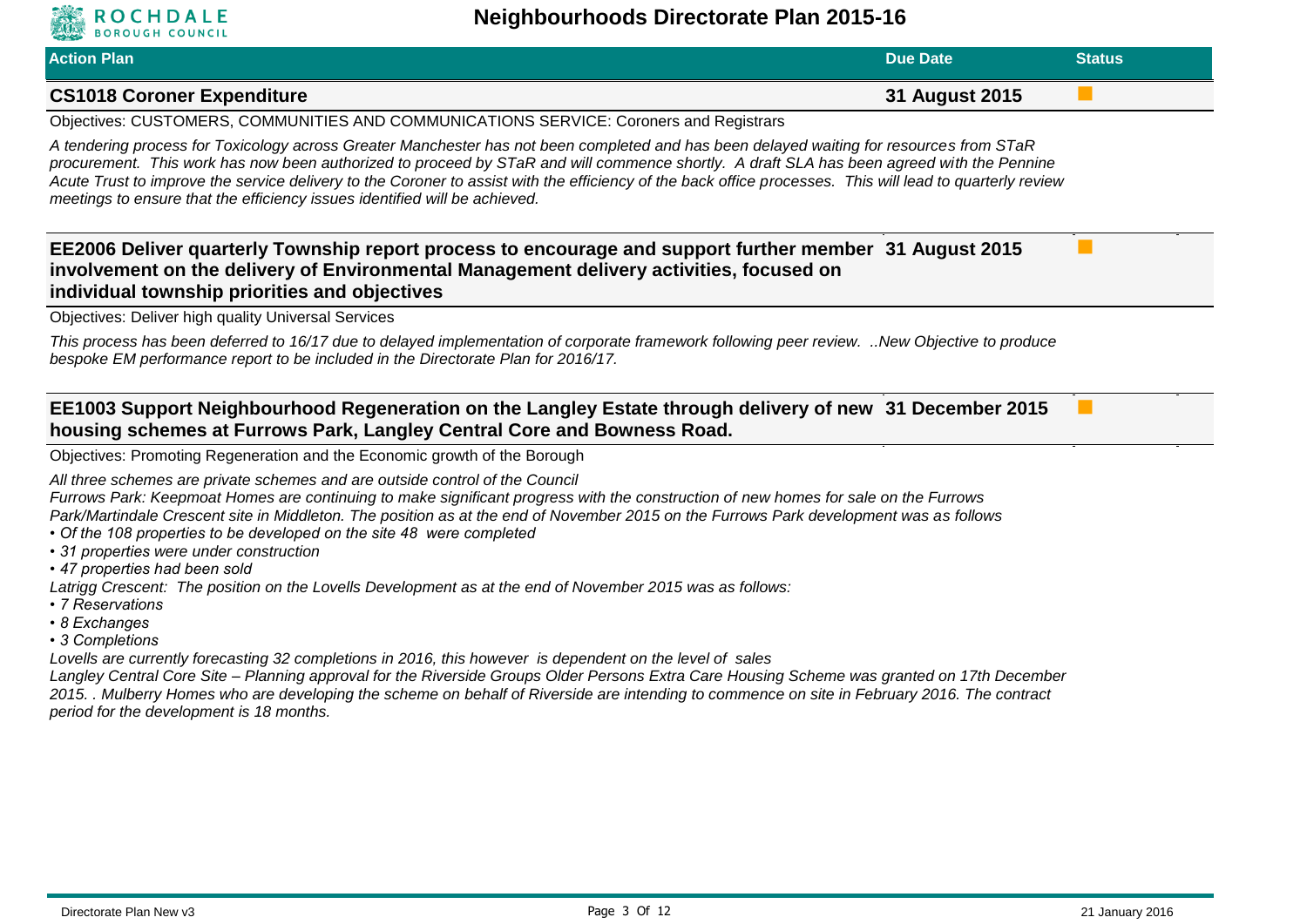

*Outline Business Case approved by Chief Executive and now released to staff for engagement. Preparation of Full Business Case commenced and scheduled for Member approval June 2016. Go Live expected to be within 9 months following member approval which suggest April 2017.*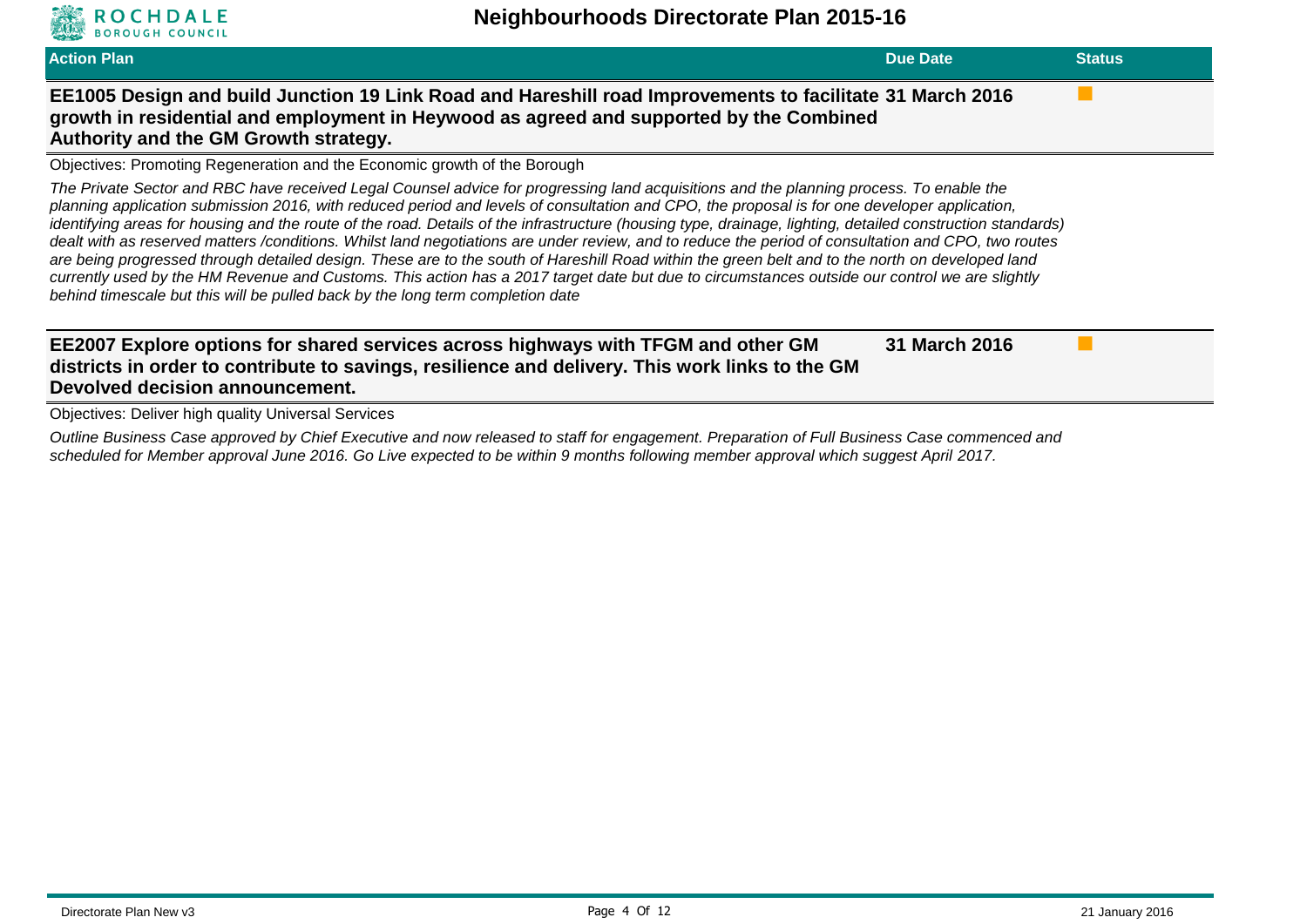

| <b>Action Plan</b>                                                                                 |                                                                                                                                                                                                                                                                                 | Due Date        | <b>Status</b> |
|----------------------------------------------------------------------------------------------------|---------------------------------------------------------------------------------------------------------------------------------------------------------------------------------------------------------------------------------------------------------------------------------|-----------------|---------------|
| CS1003 Events                                                                                      |                                                                                                                                                                                                                                                                                 | 31 March 2015   |               |
| Objectives: CUSTOMERS, COMMUNITIES AND COMMUNICATIONS SERVICE: Prevention, Cohesion and Regulation |                                                                                                                                                                                                                                                                                 |                 |               |
| <b>Ref</b>                                                                                         | Name                                                                                                                                                                                                                                                                            | <b>Due</b>      |               |
| CS1003c                                                                                            | Review and streamline event process                                                                                                                                                                                                                                             | 31 October 2015 |               |
|                                                                                                    | Initial work has been completed and will be considered at the Safety Advisory Group in January 16 prior to further consultation with the portfolio holder                                                                                                                       |                 |               |
| CS1003a                                                                                            | Provide the council with an ability to regulate and encourage successful<br>events - Review services provided associated with Events                                                                                                                                            | 31 January 2016 |               |
|                                                                                                    | Quarter 3 is a busy period with a large number of bonfire and festive events. These included township bonfires, local carol services and activities outside<br>Number One Riverside. These were successful and will be reviewed at Safety Advisory Group meeting on January 16. |                 |               |
| <b>CS1003b</b>                                                                                     | Keep event notification and Safety Advisory Group under review                                                                                                                                                                                                                  | 31 March 2016   |               |
|                                                                                                    | Safety Advisory Group continues to meet on a monthly basis. Efforts have been made to strengthen membership which should be of benefit in quarter 4                                                                                                                             |                 |               |
| <b>CS1003d</b>                                                                                     | Provide lists and action plans for high quality and diverse events held<br>through the Borough                                                                                                                                                                                  | 31 March 2016   |               |
|                                                                                                    | CS1004 Response service to cope effectively to emergency incidents both inside and outside 31 January 2016                                                                                                                                                                      |                 |               |
| the Council                                                                                        |                                                                                                                                                                                                                                                                                 |                 |               |
|                                                                                                    | Objectives: CUSTOMERS, COMMUNITIES AND COMMUNICATIONS SERVICE: Prevention, Cohesion and Regulation                                                                                                                                                                              |                 |               |
| Ref                                                                                                | <b>Name</b>                                                                                                                                                                                                                                                                     | <b>Due</b>      |               |
| <b>CS1004a</b>                                                                                     | Review service to assure this remains a highly regarded and effective 31 January 2016<br>service.                                                                                                                                                                               |                 |               |

*The service played a key role in the Council's response to the Boxing Day floods with officers heavily involved in coordinating the recovery process. A formal debrief will take place early in quarter 4. In addition the service continues to plan for Winter resilience*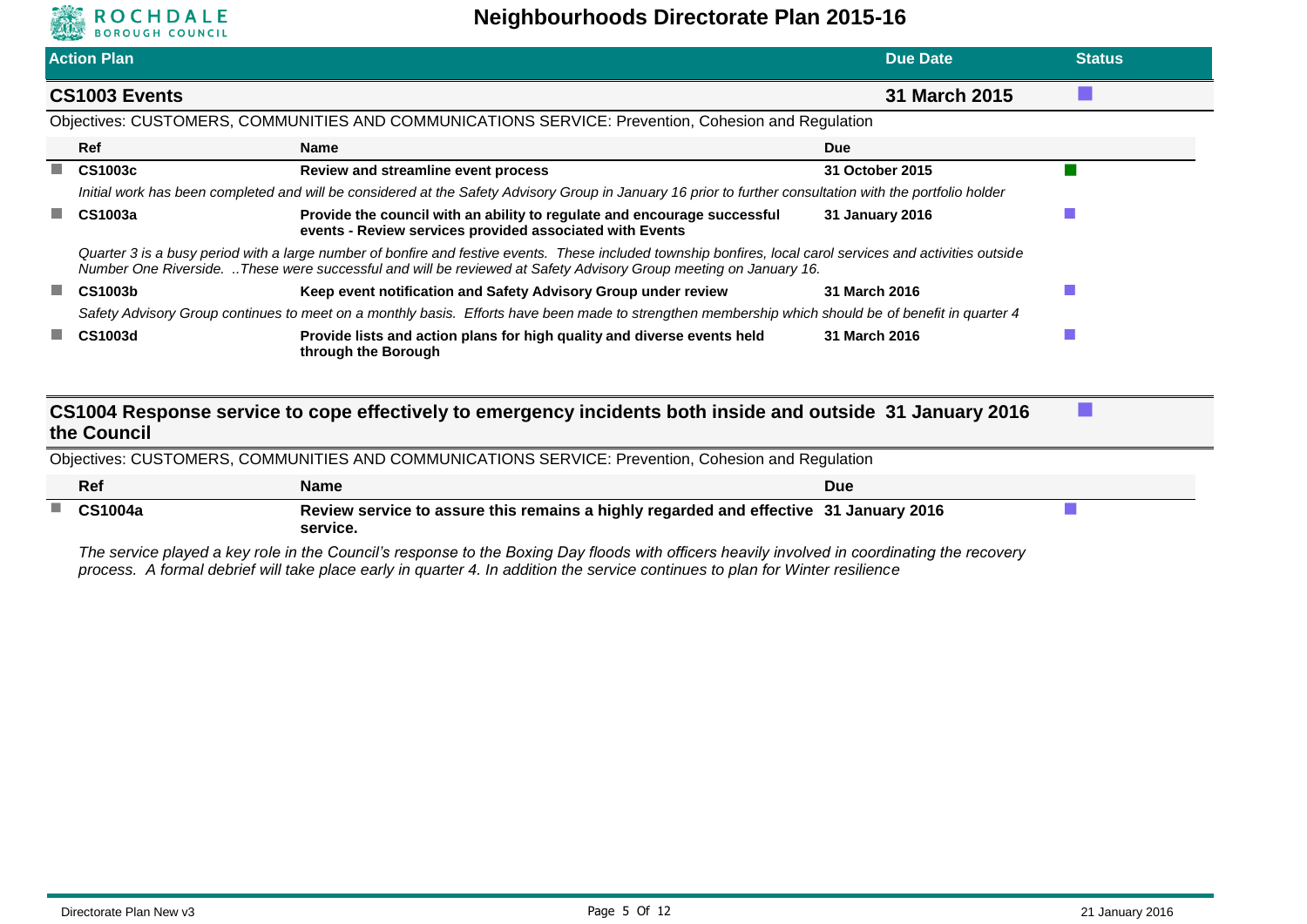

|                                                                                                                                                                                                                                                                                                                  | <b>Action Plan</b>                                                                                                                                                                                                                                                         |                                                                                                                                                                                                                                            | <b>Due Date</b> | <b>Status</b> |  |
|------------------------------------------------------------------------------------------------------------------------------------------------------------------------------------------------------------------------------------------------------------------------------------------------------------------|----------------------------------------------------------------------------------------------------------------------------------------------------------------------------------------------------------------------------------------------------------------------------|--------------------------------------------------------------------------------------------------------------------------------------------------------------------------------------------------------------------------------------------|-----------------|---------------|--|
|                                                                                                                                                                                                                                                                                                                  |                                                                                                                                                                                                                                                                            | <b>CS1001 Effective Rochdale Safer Communities Partnership (RSCP)</b>                                                                                                                                                                      | 31 March 2016   |               |  |
|                                                                                                                                                                                                                                                                                                                  | Objectives: CUSTOMERS, COMMUNITIES AND COMMUNICATIONS SERVICE: Prevention, Cohesion and Regulation                                                                                                                                                                         |                                                                                                                                                                                                                                            |                 |               |  |
|                                                                                                                                                                                                                                                                                                                  | Ref                                                                                                                                                                                                                                                                        | <b>Name</b>                                                                                                                                                                                                                                | <b>Due</b>      |               |  |
|                                                                                                                                                                                                                                                                                                                  | <b>CS1001b</b>                                                                                                                                                                                                                                                             | Identify the benefits and risks associated with the provision of the<br><b>Safer Communities Service</b>                                                                                                                                   | 31 October 2015 |               |  |
|                                                                                                                                                                                                                                                                                                                  |                                                                                                                                                                                                                                                                            | A consultation exercise is currently taking place with regard to possible efficiency savings                                                                                                                                               |                 |               |  |
|                                                                                                                                                                                                                                                                                                                  | CS1001a                                                                                                                                                                                                                                                                    | Ensure the RSCP achieves the performance defined in its strategy to<br>make the borough a safer place in line with the RSCP 7 strategic<br>objectives                                                                                      | 31 March 2016   |               |  |
| The Rochdale Safer Communities Partnership (RSCP) continues to make reasonable progress across all of its performance indicators.<br>(Although there has been a rise in victim based crime). The RSCP performance board have looked at the performance in detail and have<br><i>identified corrective action</i> |                                                                                                                                                                                                                                                                            |                                                                                                                                                                                                                                            |                 |               |  |
|                                                                                                                                                                                                                                                                                                                  | <b>CS1001d</b>                                                                                                                                                                                                                                                             | Ensure the RSCP continues to meet its statutory guidance and<br>delivers on its current high level priorities                                                                                                                              | 31 March 2016   |               |  |
|                                                                                                                                                                                                                                                                                                                  |                                                                                                                                                                                                                                                                            | The Rochdale Safer Communities Partnership (RSCP) has conducted a self-assessment and improvement plan to ensure it meet its statutory<br>obligations. The RSCP performance board is overseeing the implementation of the improvement plan |                 |               |  |
|                                                                                                                                                                                                                                                                                                                  | <b>CS1001c</b>                                                                                                                                                                                                                                                             | <b>Publish Safer Communities Strategy for 2015-18</b>                                                                                                                                                                                      | 31 October 2015 |               |  |
|                                                                                                                                                                                                                                                                                                                  |                                                                                                                                                                                                                                                                            | CS1002 Reduce the amount of Crime and Anti-Social Behaviour (ASB)                                                                                                                                                                          | 31 March 2016   |               |  |
|                                                                                                                                                                                                                                                                                                                  |                                                                                                                                                                                                                                                                            | Objectives: CUSTOMERS, COMMUNITIES AND COMMUNICATIONS SERVICE: Prevention, Cohesion and Regulation                                                                                                                                         |                 |               |  |
|                                                                                                                                                                                                                                                                                                                  | Ref                                                                                                                                                                                                                                                                        | <b>Name</b>                                                                                                                                                                                                                                | <b>Due</b>      |               |  |
|                                                                                                                                                                                                                                                                                                                  | <b>CS1002a</b>                                                                                                                                                                                                                                                             | <b>Complete tactical and strategic Action Plan</b>                                                                                                                                                                                         | 31 March 2016   |               |  |
|                                                                                                                                                                                                                                                                                                                  | 2015/16 Rochdale Safer Communities Partnership action plans ongoing and monitored via priority groups. Tactical Multi-agency plans are<br>developed on a monthly basis for referrals to ASB multi-agency forums ie Case Intervention Group, ASB Risk Assessment Conference |                                                                                                                                                                                                                                            |                 |               |  |
|                                                                                                                                                                                                                                                                                                                  | <b>CS1002b</b>                                                                                                                                                                                                                                                             | Identify the benefits and risks associated with the provision of this<br>service                                                                                                                                                           | 31 October 2015 |               |  |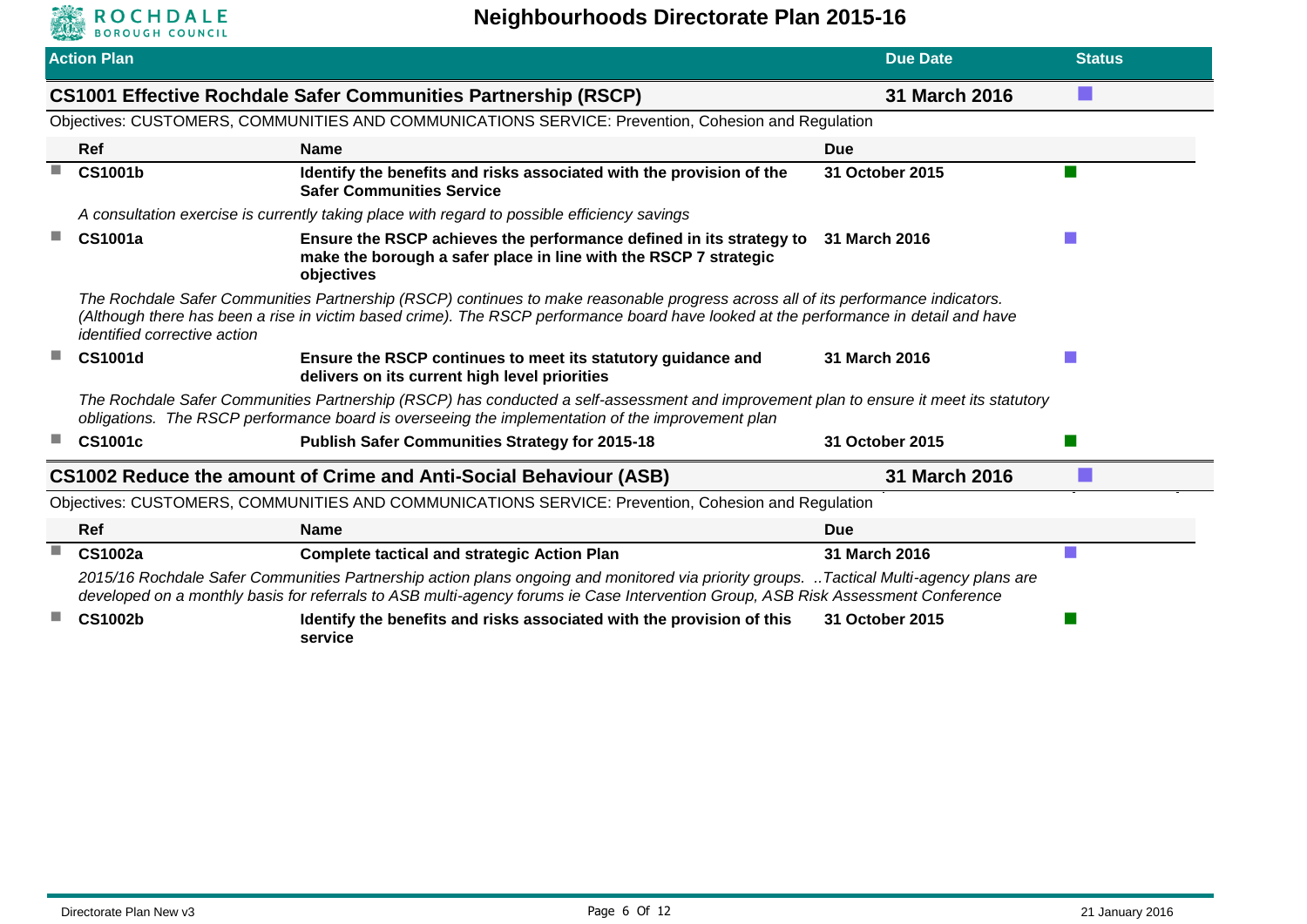

|                                                                   | <b>Action Plan</b>                                            |                                                                                                                                                       | <b>Due Date</b> | <b>Status</b> |
|-------------------------------------------------------------------|---------------------------------------------------------------|-------------------------------------------------------------------------------------------------------------------------------------------------------|-----------------|---------------|
|                                                                   |                                                               | <b>CS1005 Improve Customer &amp; Community Access to services</b>                                                                                     | 31 March 2016   |               |
|                                                                   |                                                               | Objectives: CUSTOMERS, COMMUNITIES AND COMMUNICATIONS SERVICE: Customer and Community Access                                                          |                 |               |
|                                                                   | Ref                                                           | <b>Name</b>                                                                                                                                           | <b>Due</b>      |               |
| ш                                                                 | <b>CS1005b</b>                                                | Deliver 2015-16 action plan                                                                                                                           | 31 March 2016   |               |
|                                                                   |                                                               | Action is on target and due for completion by 31st March 2016                                                                                         |                 |               |
| a l                                                               | <b>CS1005c</b>                                                | Report on 2015-16 actions                                                                                                                             | 31 March 2016   |               |
|                                                                   |                                                               | Action is on target and due for completion by 31st March 2016                                                                                         |                 |               |
| ш                                                                 | <b>CS1005d</b>                                                | Review strategy and produce 2016-17 action plan for review and sign- 31 March 2016<br>off                                                             |                 |               |
|                                                                   |                                                               | Action is on target and due for completion by 31st March 2016                                                                                         |                 |               |
|                                                                   | <b>CS1005a</b>                                                | Produce Customer and Community Access Strategy and 2015-16<br>action plan for review and sign-off                                                     | 31 October 2015 |               |
| CS1006 Improve and modernise our access channels<br>31 March 2016 |                                                               |                                                                                                                                                       |                 |               |
|                                                                   |                                                               | Objectives: CUSTOMERS, COMMUNITIES AND COMMUNICATIONS SERVICE: Customer and Community Access                                                          |                 |               |
|                                                                   | Ref                                                           | <b>Name</b>                                                                                                                                           | Due             |               |
| $\mathcal{L}_{\mathcal{A}}$                                       | <b>CS1006b</b>                                                | Deliver 2015-16 Digital, Contact Centre and Face-to-Face action plans 31 March 2016<br>to improve access to services and support channel shift agenda |                 |               |
|                                                                   |                                                               | Action is on target and due for completion by 31st March 2016                                                                                         |                 |               |
| a l                                                               | <b>CS1006c</b>                                                | Report on 2015-16 actions                                                                                                                             | 31 March 2016   |               |
|                                                                   | Action is on target and due for completion by 31st March 2016 |                                                                                                                                                       |                 |               |
| m.                                                                | <b>CS1006d</b>                                                | Review strategy and produce 2016-17 action plan for review and sign- 31 March 2016<br>off                                                             |                 |               |
|                                                                   |                                                               | Action is on target and due for completion by 31st March 2016                                                                                         |                 |               |
|                                                                   | <b>CS1006a</b>                                                | Produce Access Channel strategy and channel action plans                                                                                              | 31 October 2015 |               |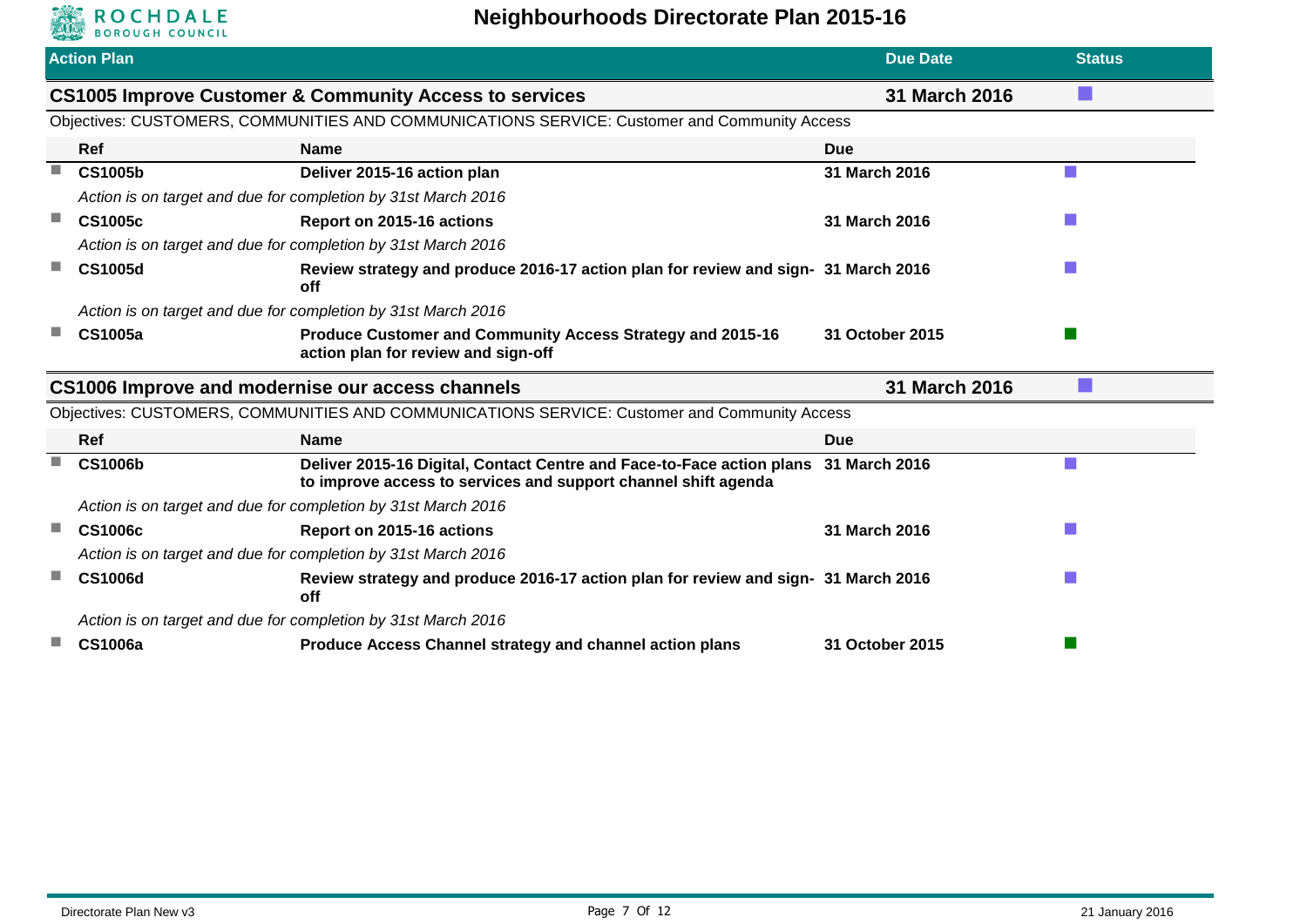

|                                                                                        | <b>Action Plan</b>                                                                                                                                                                                                                                                                                                                                                                                                                                                                                                                                                                                                                                                            |                                                                                                                                                                            | <b>Due Date</b> | <b>Status</b> |  |  |  |
|----------------------------------------------------------------------------------------|-------------------------------------------------------------------------------------------------------------------------------------------------------------------------------------------------------------------------------------------------------------------------------------------------------------------------------------------------------------------------------------------------------------------------------------------------------------------------------------------------------------------------------------------------------------------------------------------------------------------------------------------------------------------------------|----------------------------------------------------------------------------------------------------------------------------------------------------------------------------|-----------------|---------------|--|--|--|
| 31 March 2016<br>CS1007 Increase digital skills, support and access in our communities |                                                                                                                                                                                                                                                                                                                                                                                                                                                                                                                                                                                                                                                                               |                                                                                                                                                                            |                 |               |  |  |  |
|                                                                                        | Objectives: CUSTOMERS, COMMUNITIES AND COMMUNICATIONS SERVICE: Customer and Community Access                                                                                                                                                                                                                                                                                                                                                                                                                                                                                                                                                                                  |                                                                                                                                                                            |                 |               |  |  |  |
|                                                                                        | Ref                                                                                                                                                                                                                                                                                                                                                                                                                                                                                                                                                                                                                                                                           | <b>Name</b>                                                                                                                                                                | <b>Due</b>      |               |  |  |  |
| ×.                                                                                     | <b>CS1007a</b>                                                                                                                                                                                                                                                                                                                                                                                                                                                                                                                                                                                                                                                                | Produce Digital Inclusion Strategy and 2015-16 action plan                                                                                                                 | 31 October 2015 |               |  |  |  |
|                                                                                        | In December 2015, Rochdale Council became an official member of the UK Digital Inclusion Charter. Digital Inclusion Action plan produced.<br>The plan increases support available for residents and communities, including through funding bids. The Digital Inclusion Working Party has<br>been remodelled to bring together the work of all sectors including the 3rd sector, including a volunteer digital champion's sub-group. The<br>2016 Digital Festival will be held on February 27th. This will include the official launch of MyAccount and showcase the range of support<br>across the borough. The Digital Strategy 2016-17 will be produced in the 4th quarter. |                                                                                                                                                                            |                 |               |  |  |  |
| ш                                                                                      | <b>CS1007b</b>                                                                                                                                                                                                                                                                                                                                                                                                                                                                                                                                                                                                                                                                | Deliver 2015-16 action plan to maximise public access and improve<br>digital support, skills and training to residents/communities                                         | 31 March 2016   |               |  |  |  |
|                                                                                        |                                                                                                                                                                                                                                                                                                                                                                                                                                                                                                                                                                                                                                                                               | Action plan produced and implementation has commenced. Digital Festival will take place on February 27th                                                                   |                 |               |  |  |  |
| ш                                                                                      | <b>CS1007c</b>                                                                                                                                                                                                                                                                                                                                                                                                                                                                                                                                                                                                                                                                | Report on 2015-16 actions                                                                                                                                                  | 31 March 2016   |               |  |  |  |
|                                                                                        | This will be completed in the 4th quarter                                                                                                                                                                                                                                                                                                                                                                                                                                                                                                                                                                                                                                     |                                                                                                                                                                            |                 |               |  |  |  |
|                                                                                        | <b>CS1007d</b>                                                                                                                                                                                                                                                                                                                                                                                                                                                                                                                                                                                                                                                                | Review strategy and produce 2016-17 action plan for review and sign- 31 March 2016<br><b>off</b>                                                                           |                 |               |  |  |  |
|                                                                                        | This will be completed in the 4th quarter                                                                                                                                                                                                                                                                                                                                                                                                                                                                                                                                                                                                                                     |                                                                                                                                                                            |                 |               |  |  |  |
|                                                                                        |                                                                                                                                                                                                                                                                                                                                                                                                                                                                                                                                                                                                                                                                               | CS1009 Listen to, involve and understand our customers to drive improvement                                                                                                | 31 March 2016   |               |  |  |  |
|                                                                                        |                                                                                                                                                                                                                                                                                                                                                                                                                                                                                                                                                                                                                                                                               | Objectives: CUSTOMERS, COMMUNITIES AND COMMUNICATIONS SERVICE: Customer and Community Access                                                                               |                 |               |  |  |  |
|                                                                                        | Ref                                                                                                                                                                                                                                                                                                                                                                                                                                                                                                                                                                                                                                                                           | <b>Name</b>                                                                                                                                                                | <b>Due</b>      |               |  |  |  |
| п                                                                                      | <b>CS1009b</b>                                                                                                                                                                                                                                                                                                                                                                                                                                                                                                                                                                                                                                                                | Deliver 2015-16 action plan to improve customer access and service<br>delivery through improved collection and utilisation of customer<br>insight, engagement and feedback | 31 March 2016   |               |  |  |  |
|                                                                                        |                                                                                                                                                                                                                                                                                                                                                                                                                                                                                                                                                                                                                                                                               | Action is on target and due for completion by 31st March 2016                                                                                                              |                 |               |  |  |  |
| $\mathcal{L}_{\mathcal{A}}$                                                            | <b>CS1009c</b>                                                                                                                                                                                                                                                                                                                                                                                                                                                                                                                                                                                                                                                                | Report on 2015-16 actions                                                                                                                                                  | 31 March 2016   |               |  |  |  |
|                                                                                        |                                                                                                                                                                                                                                                                                                                                                                                                                                                                                                                                                                                                                                                                               | Action is on target and due for completion by 31st March 2016                                                                                                              |                 |               |  |  |  |
|                                                                                        | <b>CS1009d</b>                                                                                                                                                                                                                                                                                                                                                                                                                                                                                                                                                                                                                                                                | Review strategy and produce 2016-17 action plan for review and sign- 31 March 2016<br>off                                                                                  |                 |               |  |  |  |
|                                                                                        |                                                                                                                                                                                                                                                                                                                                                                                                                                                                                                                                                                                                                                                                               | Action is on target and due for completion by 31st March 2016                                                                                                              |                 |               |  |  |  |
|                                                                                        | <b>CS1009a</b>                                                                                                                                                                                                                                                                                                                                                                                                                                                                                                                                                                                                                                                                | Produce Customer Insight, Engagement and Feedback Strategy and<br>2015-16 action plan for review and sign-off                                                              | 31 October 2015 |               |  |  |  |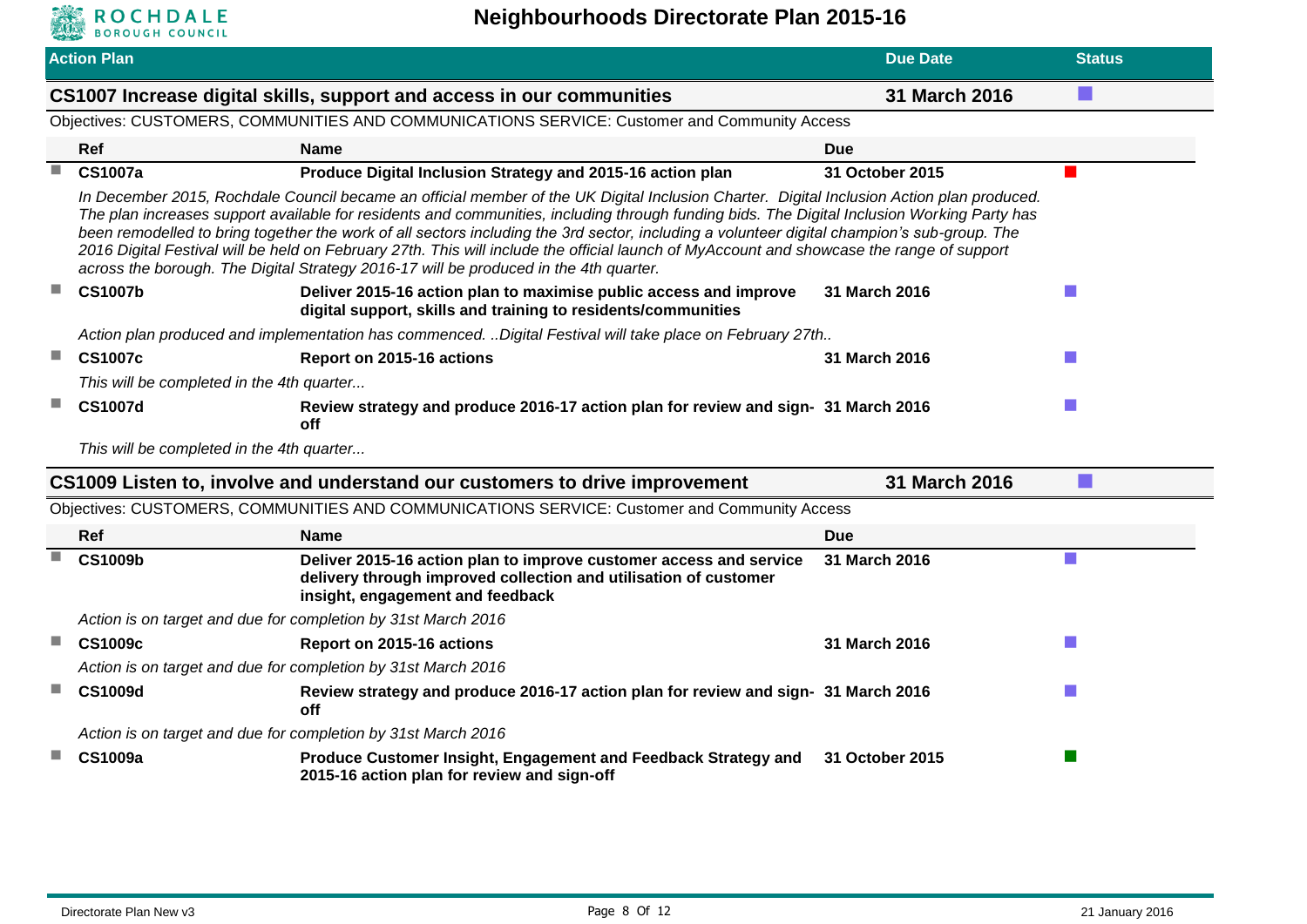

|                             | <b>Action Plan</b>                              |                                                                                                                                                                                                                                                                                                                                                                                | <b>Due Date</b>  | <b>Status</b> |
|-----------------------------|-------------------------------------------------|--------------------------------------------------------------------------------------------------------------------------------------------------------------------------------------------------------------------------------------------------------------------------------------------------------------------------------------------------------------------------------|------------------|---------------|
|                             | <b>CS1010 Library Strategy</b>                  |                                                                                                                                                                                                                                                                                                                                                                                | 31 March 2016    |               |
|                             |                                                 | Objectives: CUSTOMERS, COMMUNITIES AND COMMUNICATIONS SERVICE: Customer and Community Access                                                                                                                                                                                                                                                                                   |                  |               |
|                             | Ref                                             | <b>Name</b>                                                                                                                                                                                                                                                                                                                                                                    | Due              |               |
| m.                          | <b>CS1010a</b>                                  | Deliver all actions in 2015-16 'Strategy for Libraries                                                                                                                                                                                                                                                                                                                         | 31 March 2016    |               |
|                             | completed or partially completed                | The Library Strategy has been written. The action plan contained within the strategy is being implemented and adapted. Most actions are                                                                                                                                                                                                                                        |                  |               |
|                             | <b>CS1011 Advice Contract</b>                   |                                                                                                                                                                                                                                                                                                                                                                                | 31 March 2016    |               |
|                             |                                                 | Objectives: CUSTOMERS, COMMUNITIES AND COMMUNICATIONS SERVICE: Customer and Community Access                                                                                                                                                                                                                                                                                   |                  |               |
|                             | <b>Ref</b>                                      | <b>Name</b>                                                                                                                                                                                                                                                                                                                                                                    | Due              |               |
| $\mathcal{L}_{\mathcal{A}}$ | <b>CS1011b</b>                                  | Identify opportunities to achieve a better value for money Contract<br>from April 2016                                                                                                                                                                                                                                                                                         | 31 January 2016  |               |
|                             |                                                 | Draft amended specification has been produced and is being discussed with Members in quarter 4.                                                                                                                                                                                                                                                                                |                  |               |
| $\mathcal{L}_{\mathcal{A}}$ | <b>CS1011a</b>                                  | Regularly monitor the Advice contract to ensure the requirements are 31 March 2016<br>met, and an improved service delivered                                                                                                                                                                                                                                                   |                  |               |
|                             |                                                 | Rochdale Citizens Advice bureau (the current suppliers of the Advice contract) have dealt with more clients in the first nine months of 2015-16<br>than in any previous nine month period. Reporting methods have been improved. Rochdale CAB attended O+S in December 2015 and were<br>complemented on their delivery of the Advice Contract and improvements in recent years |                  |               |
|                             | <b>CS1012 Devolution to Townships</b>           |                                                                                                                                                                                                                                                                                                                                                                                | 31 March 2016    |               |
|                             |                                                 | Objectives: CUSTOMERS, COMMUNITIES AND COMMUNICATIONS SERVICE: Customer and Community Access                                                                                                                                                                                                                                                                                   |                  |               |
|                             | Ref                                             | <b>Name</b>                                                                                                                                                                                                                                                                                                                                                                    | <b>Due</b>       |               |
| m.                          | <b>CS1012a</b>                                  | Consult, scope and present options for new models to deliver<br><b>Community Services (including Community Hubs, Townships and</b><br>neighbourhood working)                                                                                                                                                                                                                   | 31 December 2015 |               |
|                             | forward.                                        | Options for consideration are currently being discussed amongst senior leaders and portfolio holders and awaiting their proposals for the way                                                                                                                                                                                                                                  |                  |               |
|                             | <b>CS1012b</b>                                  | Agree with Senior Leaders and elected members preferred option for 31 March 2016<br>devolution and provision of community services, including business<br>case options                                                                                                                                                                                                         |                  |               |
|                             |                                                 | Options for consideration are currently being discussed amongst senior leaders and portfolio holders.                                                                                                                                                                                                                                                                          |                  |               |
| m.                          | <b>CS1012c</b>                                  | Develop Township plans for each Township in the Borough and agree 31 March 2016<br>each one with elected members. Implement throughout the year                                                                                                                                                                                                                                |                  |               |
|                             | Townships Plan in line with the Corporate Plan. | Discussions will take place in February with the Portfolio Holder and Township Chairs with regard to the process for developing a three-year                                                                                                                                                                                                                                   |                  |               |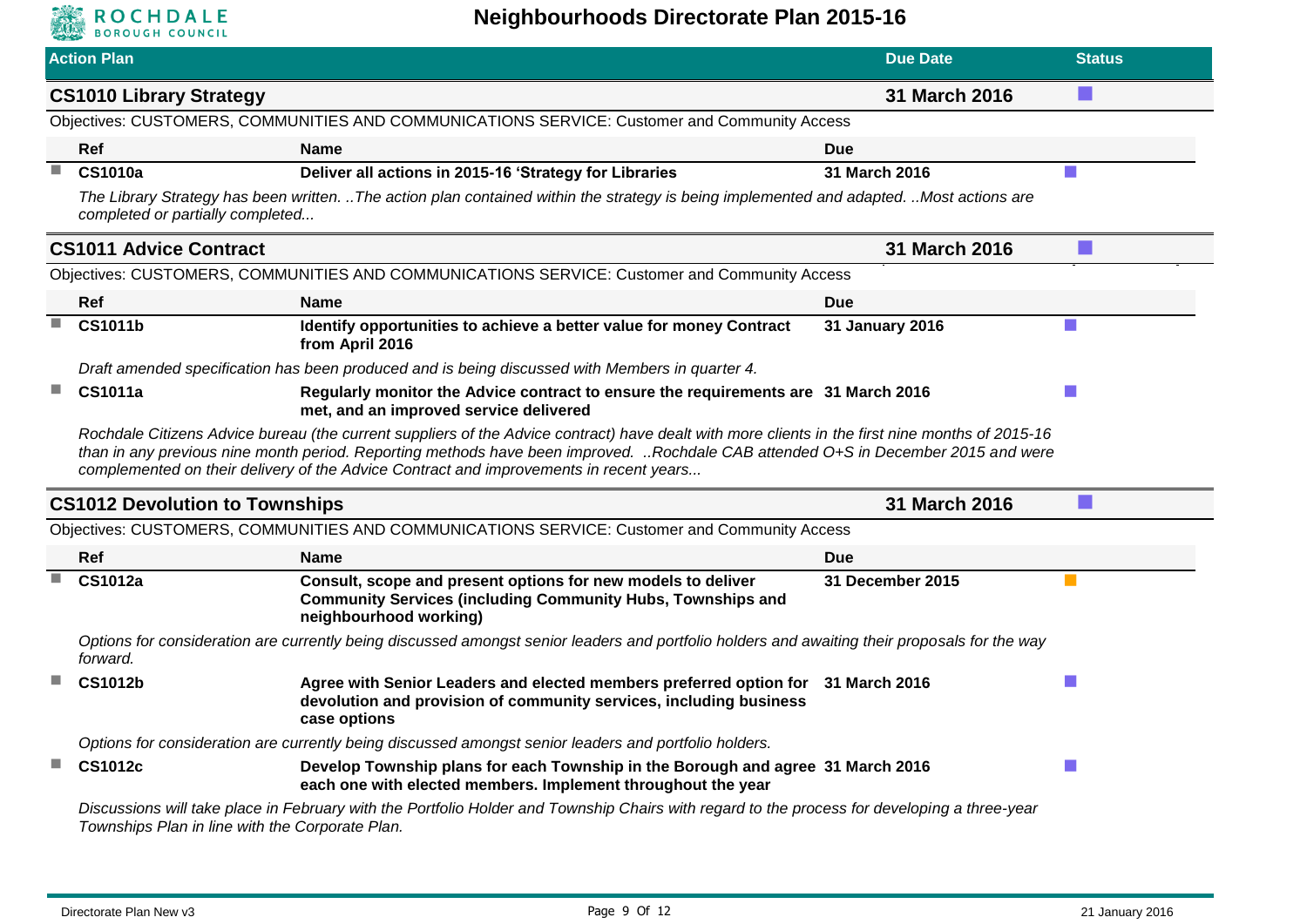

|   | <b>Action Plan</b>                                                                                       |                                                                                                                       | <b>Due Date</b>                                                                                                                                                                                                                                                                                                                                                                                                                                                                                                                                                                                                                                                                                                           | <b>Status</b> |  |
|---|----------------------------------------------------------------------------------------------------------|-----------------------------------------------------------------------------------------------------------------------|---------------------------------------------------------------------------------------------------------------------------------------------------------------------------------------------------------------------------------------------------------------------------------------------------------------------------------------------------------------------------------------------------------------------------------------------------------------------------------------------------------------------------------------------------------------------------------------------------------------------------------------------------------------------------------------------------------------------------|---------------|--|
|   | <b>CS1013 Support for the Armed Forces</b>                                                               |                                                                                                                       | 31 March 2016                                                                                                                                                                                                                                                                                                                                                                                                                                                                                                                                                                                                                                                                                                             |               |  |
|   |                                                                                                          | Objectives: CUSTOMERS, COMMUNITIES AND COMMUNICATIONS SERVICE: Customer and Community Access                          |                                                                                                                                                                                                                                                                                                                                                                                                                                                                                                                                                                                                                                                                                                                           |               |  |
|   | Ref                                                                                                      | <b>Name</b>                                                                                                           | <b>Due</b>                                                                                                                                                                                                                                                                                                                                                                                                                                                                                                                                                                                                                                                                                                                |               |  |
| H | <b>CS1013c</b>                                                                                           | Determine how to mainstream our current armed services support                                                        | 31 December 2015                                                                                                                                                                                                                                                                                                                                                                                                                                                                                                                                                                                                                                                                                                          |               |  |
|   | developed for when contract ends.                                                                        |                                                                                                                       | Options for mainstreaming are being considered. Armed Forces Officer contract expired but has now been extended and exit strategy being                                                                                                                                                                                                                                                                                                                                                                                                                                                                                                                                                                                   |               |  |
| ш | <b>CS1013b</b>                                                                                           | armed forces makes to the Borough                                                                                     | Hold events across the Borough in recognition of the contribution the 31 March 2016                                                                                                                                                                                                                                                                                                                                                                                                                                                                                                                                                                                                                                       |               |  |
|   |                                                                                                          | Support Worker has been extended until 31st March 2016                                                                | A number of events have been held across the borough which recognises the contribution the armed forces make to our borough. A full report<br>on all armed forces work carried out has been written and presented to each Township Committee. The role of the dedicated Armed Forces                                                                                                                                                                                                                                                                                                                                                                                                                                      |               |  |
| u | <b>CS1013a</b>                                                                                           | and their families                                                                                                    | Provide advice and support to serving and ex-armed forces personnel 31 March 2016                                                                                                                                                                                                                                                                                                                                                                                                                                                                                                                                                                                                                                         |               |  |
|   | Support and advice to serving and ex armed forces personnel and their families continues to be provided. |                                                                                                                       |                                                                                                                                                                                                                                                                                                                                                                                                                                                                                                                                                                                                                                                                                                                           |               |  |
|   | maintenance phase                                                                                        | EE2004 Deliver Street Lighting Contract (EON) - Finalising CIP and preparation for                                    | 31 March 2016                                                                                                                                                                                                                                                                                                                                                                                                                                                                                                                                                                                                                                                                                                             |               |  |
|   | <b>Objectives: Deliver high quality Universal Services</b>                                               |                                                                                                                       |                                                                                                                                                                                                                                                                                                                                                                                                                                                                                                                                                                                                                                                                                                                           |               |  |
|   |                                                                                                          |                                                                                                                       | The street lighting five year replacement programme is now in its final year. Eon has employed additional resources to accelerate the replacement<br>works. As of December 2015, 23,936 new street lights and illuminated signs had been installed with milestone nine (of 10) being achieved; this<br>equates to approximately 97% of the equipment to replace under the Core Investment Programme. The final milestone is to be completed by July<br>2016; however Eon are on target to complete the works ahead of program. Members at Informal Cabinet and Overview and Scrutiny have<br>commented that they have seen a marked improvement in the service since the Service Provider's management has been replaced. |               |  |
|   |                                                                                                          | <b>EE2011 Environmental Quality Inspections</b>                                                                       | 31 March 2016                                                                                                                                                                                                                                                                                                                                                                                                                                                                                                                                                                                                                                                                                                             |               |  |
|   | <b>Objectives: Deliver high quality Universal Services</b>                                               |                                                                                                                       |                                                                                                                                                                                                                                                                                                                                                                                                                                                                                                                                                                                                                                                                                                                           |               |  |
|   | now in place.                                                                                            |                                                                                                                       | These are to be reported from Quarter 4 2015/16 as a new indicator. Performance information is currently being gathered and Inspection process is                                                                                                                                                                                                                                                                                                                                                                                                                                                                                                                                                                         |               |  |
|   |                                                                                                          | <b>EE2012 Service Failure and Advice Demand</b>                                                                       | 31 March 2016                                                                                                                                                                                                                                                                                                                                                                                                                                                                                                                                                                                                                                                                                                             |               |  |
|   | <b>Objectives: Deliver high quality Universal Services</b>                                               |                                                                                                                       |                                                                                                                                                                                                                                                                                                                                                                                                                                                                                                                                                                                                                                                                                                                           |               |  |
|   |                                                                                                          | Data and gathering methodology was only agreed in Quarter 3 so reporting of this data will be from Quarter 4 results. |                                                                                                                                                                                                                                                                                                                                                                                                                                                                                                                                                                                                                                                                                                                           |               |  |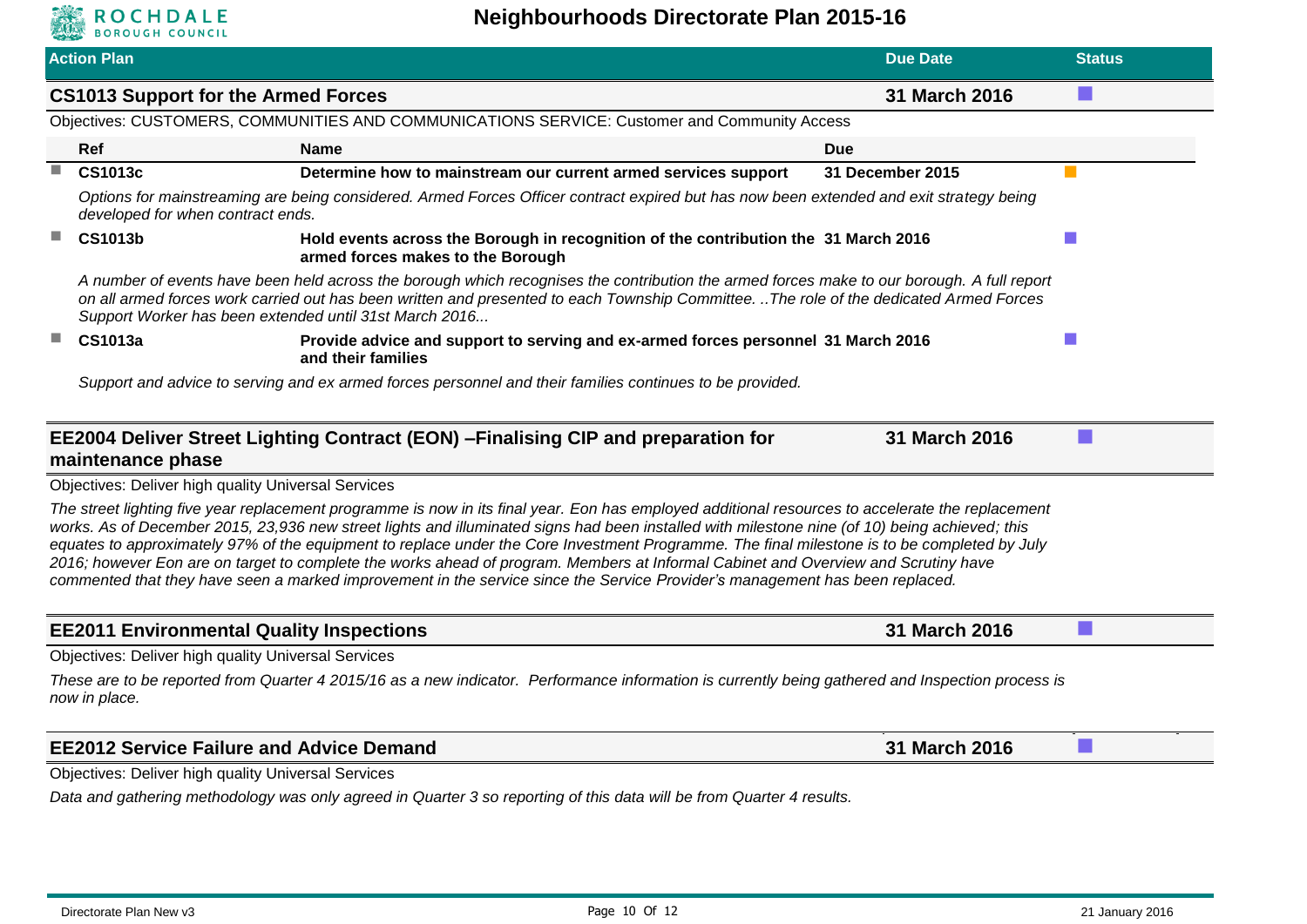